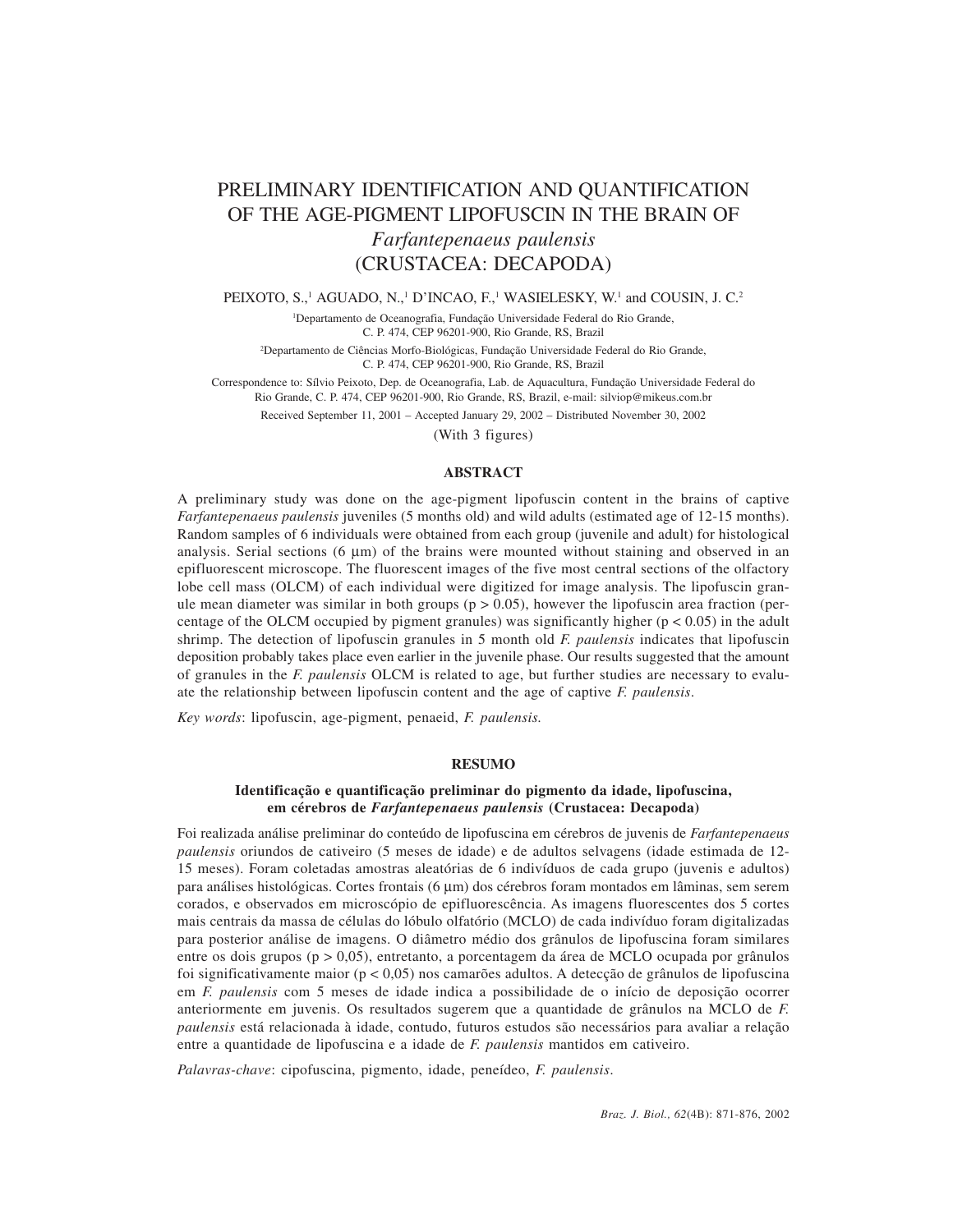# **INTRODUCTION**

Penaeid shrimp show discontinuous growth pattern (molts separated by intermolt periods) and bony structures are absent; as a consequence, traditional age determination methods cannot be applied (Garcia & Le Reste, 1981). Thus, modal progression analysis of body or carapace length is generally used to estimate age.

The von Bertalanffy growth model, although proposed within physiological fish concepts, appropriately describes crustacean growth (Garcia & Le Reste, 1981; Rothlisberg, 1998). However, a wide variation in asymptotic length and longevity estimations has been reported, even within species, when von Bertalanffy's model was applied to penaeids (D'Incao & Fonseca, 1998).

More reliable age determination methods have been proposed which rely on quantitative studies of the age-pigment lipofuscin concentration in crustacean brains (Sheehy, 1989, 1990; Wahle *et al*., 1996). Lipofuscin is produced in secondary lysossomes as a result of non-dividing cell metabolism (Dowson & Harris, 1981). Lipofuscin granules can be found in eyestalk ganglia and all crustacean brain regions. However, more conspicuous concentrations are related with the olfactory lobe cell masses (OLCM) (Sheehy, 1990; Belchier *et al*., 1994). The emission of yellowto-greenish fluorescence when lipofuscin granules are excited with ultraviolet and blue light has been successfully used to quantify them on histological sections of nervous tissue (Sheehy, 1989; Hill & Womersley, 1991).

In spite of the applicability of this reliable age-estimation method in many crustacean species, specifically in penaeids, few studies have reported the identification and quantification of lipofuscin granules in nervous tissues (Sheehy *et al*., 1995; Ramos *et al*., 1998; Medina *et al*., 2000; Vila *et al*., 2000). Thus, the present research was proposed to verify the presence and concentration of lipofuscin in two different age classes of *Farfantepenaeus paulensis.*

#### **MATERIAL AND METHODS**

### *Biological samples*

The lipofuscin content was determined in two groups based on different age/size classes. In the adult group, wild *F. paulensis* broodstock were trawled in shallow coastal waters (5-15 m) of Florianópolis

North Bay (Santa Catarina, Brazil) and were maintained under reproductive laboratory conditions (Marchiori, 1996; Cavalli *et al*., 1997) during 5 months. Broodstock age was estimated at between 12 and 15 months, based on the weight growth curve described in a previous study (Peixoto *et al*., 2000).

In the juvenile group, a single stock of *F. paulensis* larvae hatched on December 15, 2000, was obtained at the Marine Aquaculture Station, University of Rio Grande, Rio Grande do Sul State, Brazil. Afterward, they were reared for 4 months in pen culture at the Patos Lagoon Estuary (Rio Grande do Sul, Brazil), at a density of 10 shrimp/ m<sup>2</sup> and fed on a commercial shrimp diet (Purina® with 35% of protein content). Mean temperature and salinity were 24°C and 6, respectively. Juveniles were 5 months old when sampled.

#### *Histological analysis*

Random samples of 6 individuals were analysed from each group (adult and juvenile). Shrimps had their carapace length and weight recorded. Icy sea water was used to immobilize the individuals before each cephalotorax was cut out (at the first pereiopod pair base) and fixed for 20 days in 10% formol saline.

The brains were carefully dissected (supraoesophageal ganglion) and weighed. All nerves originating from the brain were removed, excepted for the circunoesophageal commissure, to facilitate handling and orientation in paraffin wax (Fig. 1). Brains were subsequently dehydrated in increasing ethanol concentrations (15 minutes each), transferred to two xylene baths (5 minutes in each), and embedded in paraffin wax on the vertical plane with the supra-oesophageal ganglion facing the cutting edge of the wax block.

Serial sections  $(6 \mu m)$  of the brains were dewaxed through two xylene changes (15 minutes in each) and unstained sections were mounted. Control sections used for OLCM localization were stained with hematoxylin-eosin.

## *Identification and quantification of lipofuscin*

Autofluorescence of unstained sections was observed with an epifluorescent microscope equipped with a 50W mercury lamp and a 450-490 nm excitation filter. The fluorescent image, at a magnification of 400x, was captured by video camera and digitized. Images of the five most central sections of each OLCM were used for image analysis.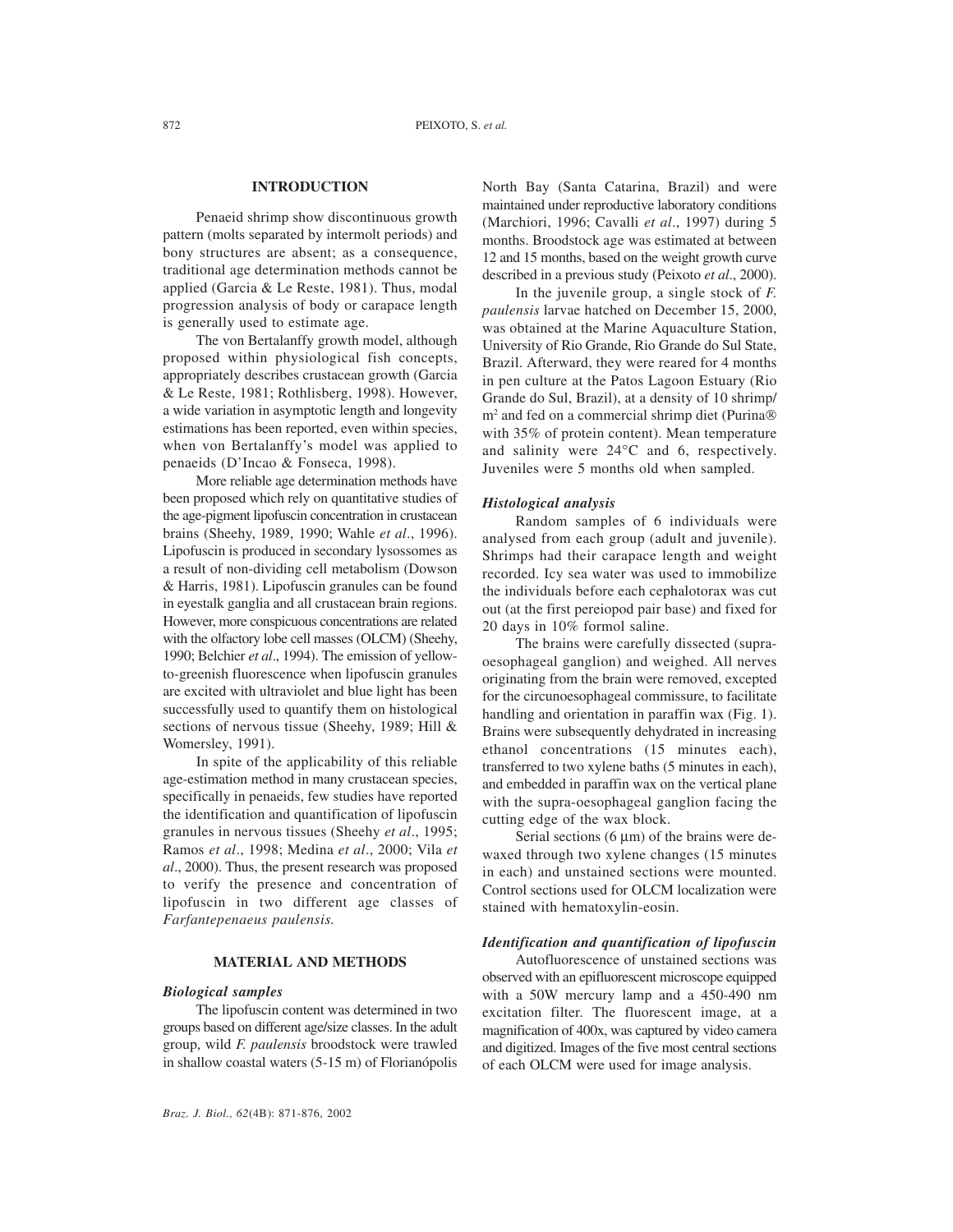

**Fig. 1 —** Brains removed from *Farfantepenaeus paulensis* adults and juveniles. Only the circunoesophageal commissure (arrowheads) was kept to facilitate handling and vertical orientation in the paraffin wax.

After determination of the proper grey-scale levels, edited binary images of the brightly fluorescent lipofuscin granules were quantified using ImageTools® software. Two measurements of lipofuscin amounts were recorded for every image: the lipofuscin area fraction (percentage of the OLCM occupied by pigment granules) and the mean lipofuscin granule diameter.

The Student's t-test was used to detect differences at 0.05 significance level between the shrimp measurements and lipofuscin quantification in the two groups. Percentage data (e.g. lipofuscin area fraction) were arcsine transformed for analysis, but only untransformed values are presented.

#### **RESULTS**

Globuli cell masses were easily identifiable by their fan shape and central fiber tract penetrating into the ventral portion of each olfactory lobe. Due to their high affinity for morphological stains, the OLCMs were easily detectable in the control sections stained with hematoxylin-eosin (Fig. 2).

Epifluorescence microscopy allowed distinguishing the brightly fluorescent lipofuscin granules from the less intense background of the OLCM. In this way, presence of lipofuscin granules was observed to be more conspicuous in larger/older shrimp (Fig. 3).

The mean diameter of lipofuscin granules was similar in both groups ( $p > 0.05$ ), however, the

lipofuscin area fraction was significantly higher  $(p < 0.05)$  in the adult shrimp (Table 1). Moreover, juveniles presented values of body weight, carapace length, and brain weight significantly lower when compared with those of adult shrimp (Table 1).

#### **DISCUSSION**

The localization and morphology of the OLCM observed in *F. paulensis* brains are in accordance with those described for other penaeid species, including *Penaeus monodon* (Sheehy *et al*., 1995), *Marsupenaeus japonicus* (Medina *et al*., 2000; Vila *et al*., 2000) and *Parapenaeus longirostris* (Ramos *et al*., 1998; Medina *et al*., 2000). Although in this particular case, detection of lipofuscin granules in the OLCM using epifluorescence microscopy has been recommended after the age of 5 months for *M. japonicus* (Vila *et al*., 2000) and 8 months for *P. monodon* (Sheehy *et al*., 1995), our observations for 5-month-old *F. paulensis* indicate that lipofuscin deposition probably takes place even earlier in the juvenile phase.

Lipofuscin accumulates differently during the life span of an individual and can be influenced by environmental factors (Sheehy, 1990; O'Donovan & Tully, 1996). The granule amount in the OLCM is intimately related to penaeid age independently of sex (Sheehy *et al*., 1995; Medina *et al*., 2000; Vila *et al*., 2000).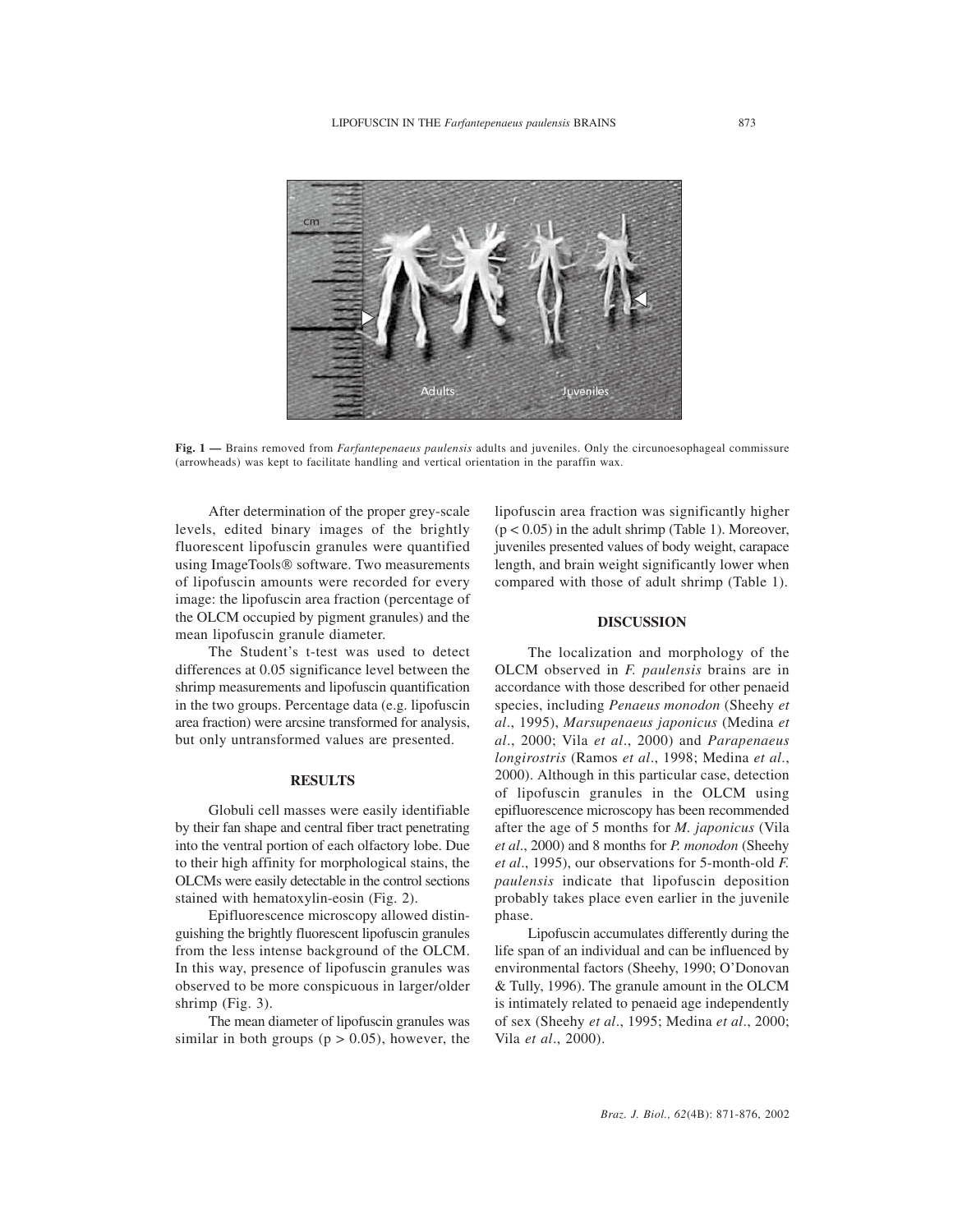#### 874 PEIXOTO, S. *et al.*

|                                       | Adult              | Juvenile          |
|---------------------------------------|--------------------|-------------------|
| Weight $(g)$                          | $32.97 \pm 1.39*$  | $7.34 \pm 0.77$   |
| Carapace length (mm)                  | $31.60 \pm 6.19*$  | $20.33 \pm 0.95$  |
| Brain weight $(g)$                    | $0.028 \pm 0.001*$ | $0.012 \pm 0.001$ |
| Lipofuscin granule diameter $(\mu m)$ | $1.79 \pm 0.36$    | $1.64 \pm 0.32$   |
| Lipofuscin area fraction (%OLCM)      | $0.68 \pm 0.19*$   | $0.24 \pm 0.07$   |

**TABLE 1 Mean values (± standard deviation) of body measurements and neural lipofuscin levels in six** *Farfantepenaeus paulensis* **adults and juveniles.**

\* Indicates significant differences (Student's t-test,  $\alpha = 0.05$ ) between treatments.



**Fig. 2 —** Cross section (6 µm) of Farfantepenaeus paulensis juvenile brain (5 months old) showing the olfactory lobe (OL) and globuli cell mass (arrowhead) stained with hematoxylin-eosin (200x).



**Fig. 3 —** Epifluorescence microscopy edited images (400x) of *Farfantepenaeus paulensis* brain indicating lipofuscin granules (arrowheads) in adults (left) with estimated age of 12-15 months and known-age juveniles (5 months).

*Braz. J. Biol., 62*(4B): 871-876, 2002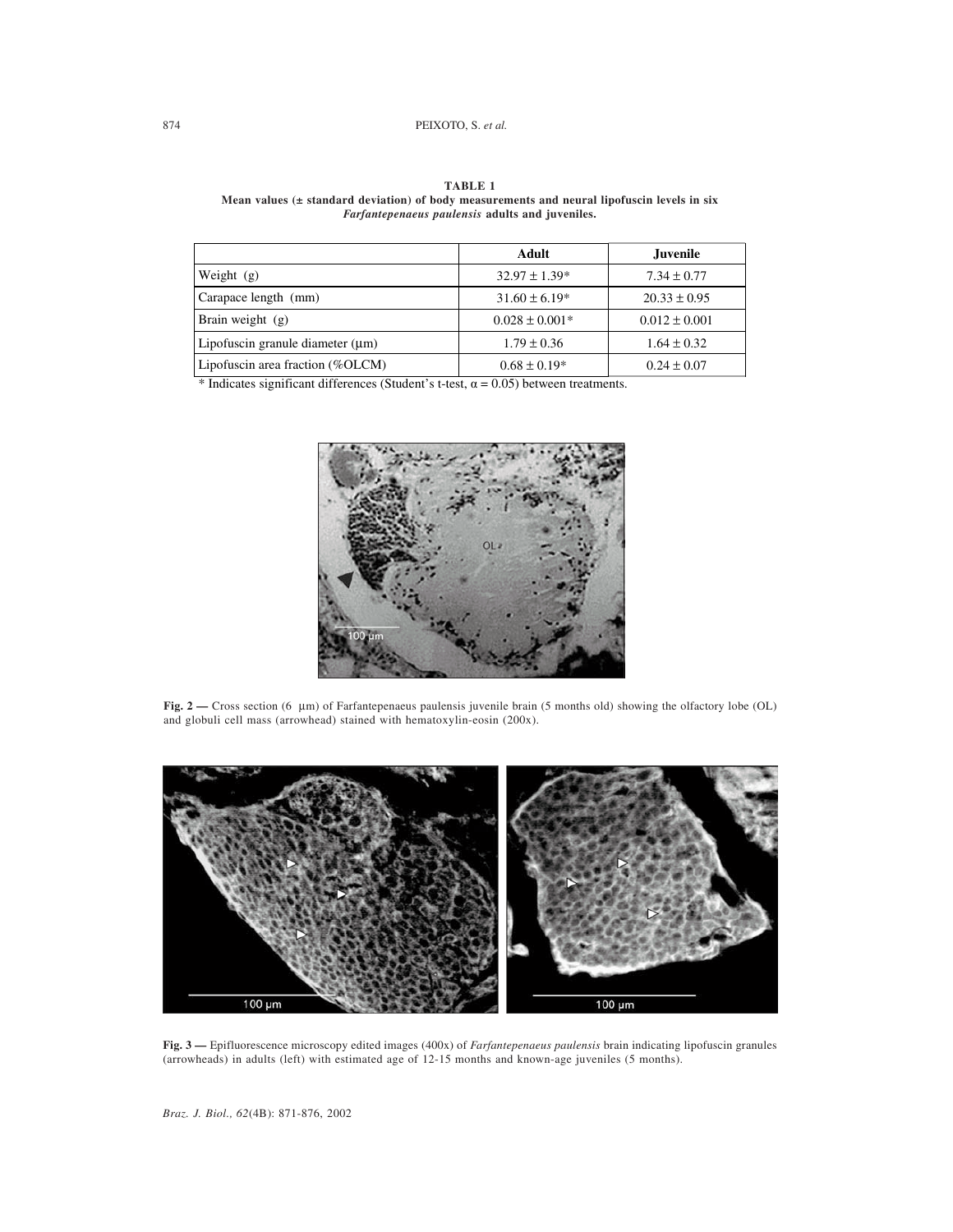This pattern probably occurs in *F. paulensis*. However, the area covered by lipofuscin granules (%OLCM) described by Sheehy *et al*. (1995) for 15.3-month-old *P. monodon* (0.5%) was relatively less when compared with adult shrimp in the present study. Nevertheless, the area fractions estimated for *F. paulensis* juveniles (0.24%) and adults (0.68%) are very similar to those reported for 6.9 (0.28%) and 13.2-month-old (0.57%) *M. japonicus*, respectively (Vila *et al*., 2000).

The accumulation of lipofuscin in the OLCM has been related to increments in granule number rather than their size (Wahle *et al*., 1996; Vila *et al*., 2000). The granule diameter in *M. japonicus*  $(1.64 \text{ to } 2.08 \text{ µm})$  did not present differences among ages varying from 5.5 to 15.2 months (Vila *et al*., 2000). Accordingly, in the present study no differences were found in the mean granule diameter between *F. paulensis* adults and juveniles.

The method we have used in *F. paulensis* could be useful in fishery management studies done in the Patos Lagoon estuary (D'Incao, 1984) and in the Southern Brazil oceanic population (Zenger & Agnes, 1977), providing more reliable estimations of cohort ages when lipofuscin quantification results are compared with the length frequency associations adopted in these studies. In addition, since age is an important feature in reproductive performance of wild broodstock in the laboratory (Crocos & Coman, 1997; Cavalli *et al*., 1997), lipofuscin quantification could also be applicable in improving broodstock management and larval production.

The first step towards identification and quantification of lipofuscin in *F. paulensis* brains has been taken in the present study. However, in order to fully assess the suitability of this approach as a tool in age estimation, it is essential that a large field study on a captive population of knownage be carried out during the entire life cycle.

#### **REFERENCES**

- CAVALLI, R. O., SCARDUA, M. P. & WASIELESKY, W. J., 1997, Reproductive performance of different-sized wild and pond-reared *Penaeus paulensis* females. *J. World Aquac. Soc., 28*: 260-267.
- CROCOS, P. J. & COMAN, G. J., 1997, Seasonal and age variability in the reproductive performance of *Penaeus semisulcatus*: optimising broodstock selection. *Aquaculture, 155*: 55-67.
- BELCHIER, M., SHELTON, P. M. J. & CHAPMAN, C. J., 1994, The indication and measurement of fluorescent age-pigment abundance in the brain of a crustacean (*Nephrops norvegicus*) by confocal microscopy. *Comp. Biochem Physiol, 108B*: 157-164.
- DOWSON, J. H. & HARRIS, S. J., 1981, Quantitative studies of the autofluorescence derived from neuronal lipofuscin. *J. Microsc., 123*: 249-258.
- D'INCAO, F., 1984, Estudos sobre o crescimento de *Penaeus* (*Farfantepenaeus*) *paulensis* Pérez-Farfante, 1967, na Lagoa dos Patos, Rio Grande do Sul, Brasil (Crustacea, Penaeidae). *Atlântica, 7*: 73-84.
- D'INCAO, F. & FONSECA, D. B., 1998, Performance of the von Bertalanffy growth curve in penaeid shrimps: a critical approach, pp. 733-737. *In*: *Proceedings of the Fourth International Crustacean Congress*. Amsterdam, The Netherlands.
- GARCIA, S. & LE RESTE, L., 1981, Life cycles, dynamics exploitation and management of coastal penaeid shrimp stocks. *FAO Fish*. *Technical Paper, 203*: 215p.
- HILL, K. T. & WOMERSLEY, C., 1991, Critical aspects of fluorescent age-pigment methodologies modification for accurate analysis and age assessments in aquatic organisms. *Mar. Biol., 109*: 1-11.
- MARCHIORI, M. A., 1996, *Guia ilustrado de maturação e larvicultura do camarão-rosa* Penaeus paulensis *Pérez-Farafante, 1967*. Ed. FURG, Rio Grande, 79p.
- MEDINA, A., VILA, Y., MEGINA, C., SOBRINO, I. & RAMOS, F., 2000, A histological study of the agepigment, lipofuscin, in dendrobranchiate shrimp brains. *J. Crust. Biol., 20*: 423-430.
- O'DONOVAN, V. & TULLY, O., 1996, Lipofuscin (age pigment) as an index of crustacean age: correlation with age, temperature and body size in cultured juvenile *Homarus gammarus*. *J. Exp. Mar. Biol. Ecol., 207*: 1-14.
- PEIXOTO, S., D'INCAO, F., WASIELESKY, W. J. & JENSEN, L. V., 2000, Growth and reproduction of captive pink shrimp *Farfantepenaeus paulensis*, p. 263. *In*: *Proceedings of the Aquaculture America 2000*, New Orleans, EUA.
- RAMOS, F., SOBRINO, I., VILA, Y., MEGINA, C. & MEDINA, A., 1998, Identification and quantification of the age-pigment, lipofuscin, in the brain of the deep-water pink-shrimp Parapenaeus longirostris (Lucas, 1876), pp. 345-348. *In*: *Proceedings of the Fourth International Crustacean Congress*. Amsterdam, The Netherlands.
- ROTHLISBERG, P. C., 1998, Aspects of penaeid biology and ecology of relevance to aquaculture: a review. *Aquaculture, 164*: 49-65.
- SHEEHY, M., 1989, Crustacean brain lipofuscin: an examination of the morphological pigment in the freshwater crayfish *Cherax cuspidatus*. *J. Crust. Biol., 9*: 387-391.
- SHEEHY, M., 1990, Widespread occurrence of fluorescent morphological lipofuscin in the crustacean brain. *J. Crust. Biol., 10*: 613-622.